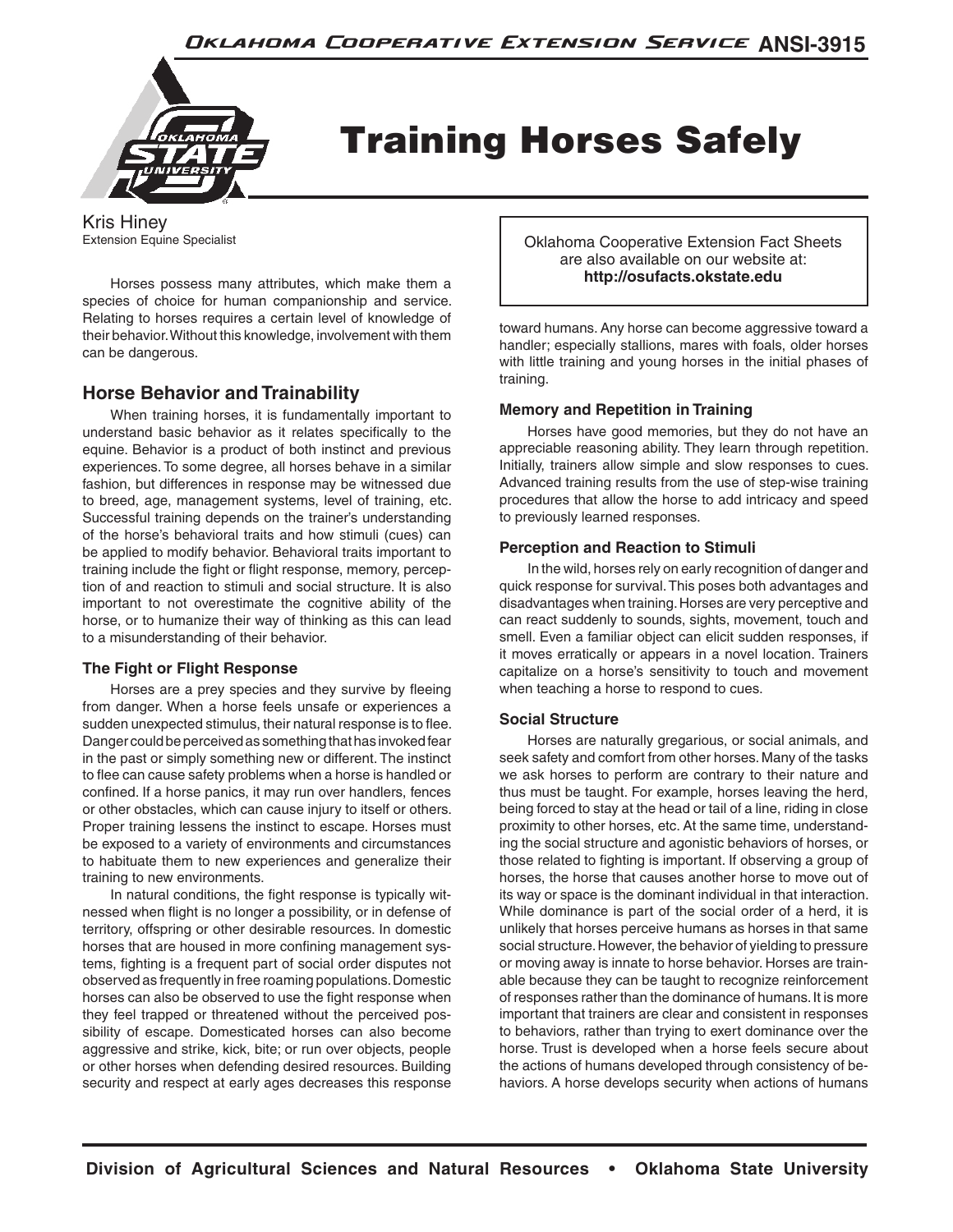are consistent and recognizable from past interactions under similar conditions.

# **Training Principles Based on Learning Theory**

Several training principles are used based on expected horse behavior. These behaviors allow us to somewhat predict how a horse will respond to a stimulus. Trainers use a system of reinforcements or punishments to either encourage a horse to repeat the same behavior or decrease the likelihood of the behavior occurring again. Thus the horse modifies it's behavior according to the actions of the trainer.

# **Stimulus -> Response -> Reinforcement**

#### **Stimulus**

The "stimulus, response, and reinforcement" principle is used to train horses. We apply a cue (stimulus), the horse reacts (response), and we reinforce the response based on its acceptability. In actuality, the reinforcement by the human can be thought of as the human response. The response to most cues must be learned by the horse because the desired action often does not come naturally. In general, most cues will ask a horse to move away from, or acknowledge an increase in pressure, such as the leg or bit.

## **Response**

A horse will respond to a cue by either behaving correctly, ignoring the cue or even react in an undesirable manner. When a handler pulls a lead rope to cue the horse to move, an acceptable response would be for the horse to move in the direction of the pull and a subsequent release from pressure on the halter. An unacceptable response, such as moving against the direction of pull, should result in a correction of that behavior. This acknowledgement of behavior by the trainer is performed through either reinforcements or punishments.

#### **Reinforcements (the Human Response)**

The concept of reinforcement simply is something that will *increase* the likelihood or encourage the horse to perform that same behavior again. Reinforcements may be positive or negative, which simply refer to the application of, or the removal of a stimulus. To understand this principle, it may be easier to think of these terms as a mathematical operation. Positive reinforcement is something that is added to the horse, while negative reinforcement is something that is subtracted or removed from the horse. Food is an example of positive reinforcement as it is given or *added* to the horse. Food rewards are used in short term task training, such as performing tricks. The disadvantage of food reward reinforcement is the horse's preoccupation with the reward frequently distracts its attention to longer termed, step wise training characteristic of most horse training programs. If used, food reward training should be used with discretion, and not as the sole reinforcement tool. Horse do enjoy wither scratching, which can be used as a natural positive reinforcement that is not food based. Many other positive reinforcements are learned. For example, a horse learns that a gentle pat or a rub on the neck is a reward because it is associated with a release from training or exercise.

Negative reinforcements are those stimuli or cues which are *removed* from the horse when it performs correctly, for example the release of a bit or rein cue. Negative reinforcements are the primary basis with which horses are trained, and is commonly thought of as pressure release type training. It is also one of the most commonly misunderstood terms because it may imply unpleasant connotations. Negative reinforcement should instead be recognized as a release or easing of tension in response to the correct behavior. Reins, legs, spurs, and halters can all be seen as agents of negative reinforcements.

Avoidance is also a principle used in negative reinforcement. The horse learns to avoid an additional aversive stimulus by responding acceptably to initial cues. For example, a horse is cued to move away from leg pressure. If the response is acceptable, it is reinforced by the release of leg pressure, or negative reinforcement. If the horse ignores the cue, it will be followed by a more aversive stimulus (i.e., a kick reinforces a leg squeeze). Through repetition, the horse associates the unacceptable response with more aversive stimulus and learns to respond to the initial cue. In essence, horses begin to respond to very light cues to avoid the stronger, more aversive stimulus.

## **Punishments**

Punishments are broadly defined as those actions which will act to *decrease* the frequency or likelihood of a behavior occurring again. These can be separated into both positive and negative categories. Positive punishment describes an action applied to or *added* to the horse to discourage it's performing the behavior again. In this example, the incorrect response of failing to move away from leg pressure is followed by a positive punishment, the kick. Punishments, used correctly can help eliminate bad habits and aggressive behavior initiated by the horse, such as bucking, rearing and kicking. Negative punishments, or the *subtraction* or removal of something are used less frequently in horse training. An example might be the withholding of feed from a horse that is actively pawing to be fed. It is important to understand the word punishment does not imply cruel or abusive training, which is never acceptable.

#### **Unintended Training**

It is equally likely to reinforce behaviors not desired as much as behaviors that are desired. For example, if a farrier picks up a horse's foot and the horse swings away, removing the farrier in essence it has learned an undesirable behavior. Everyone working with horses should realize how quickly these escape behaviors can be learned. A horse that successfully bucks off the rider might be tempted to do so again to *subtract* the rider from its environment!

Some desired actions of horses go away without proper reinforcement. For example, if leg or rein pressure in not released following a correct response, the horse may quit responding to the cue.

Cues require correct reinforcement throughout the horse's performance career. The goal of training is for the horse to respond to all cues in an acceptable manner. However, even a highly trained horse requires consistent application of reinforcements to maintain its level of training.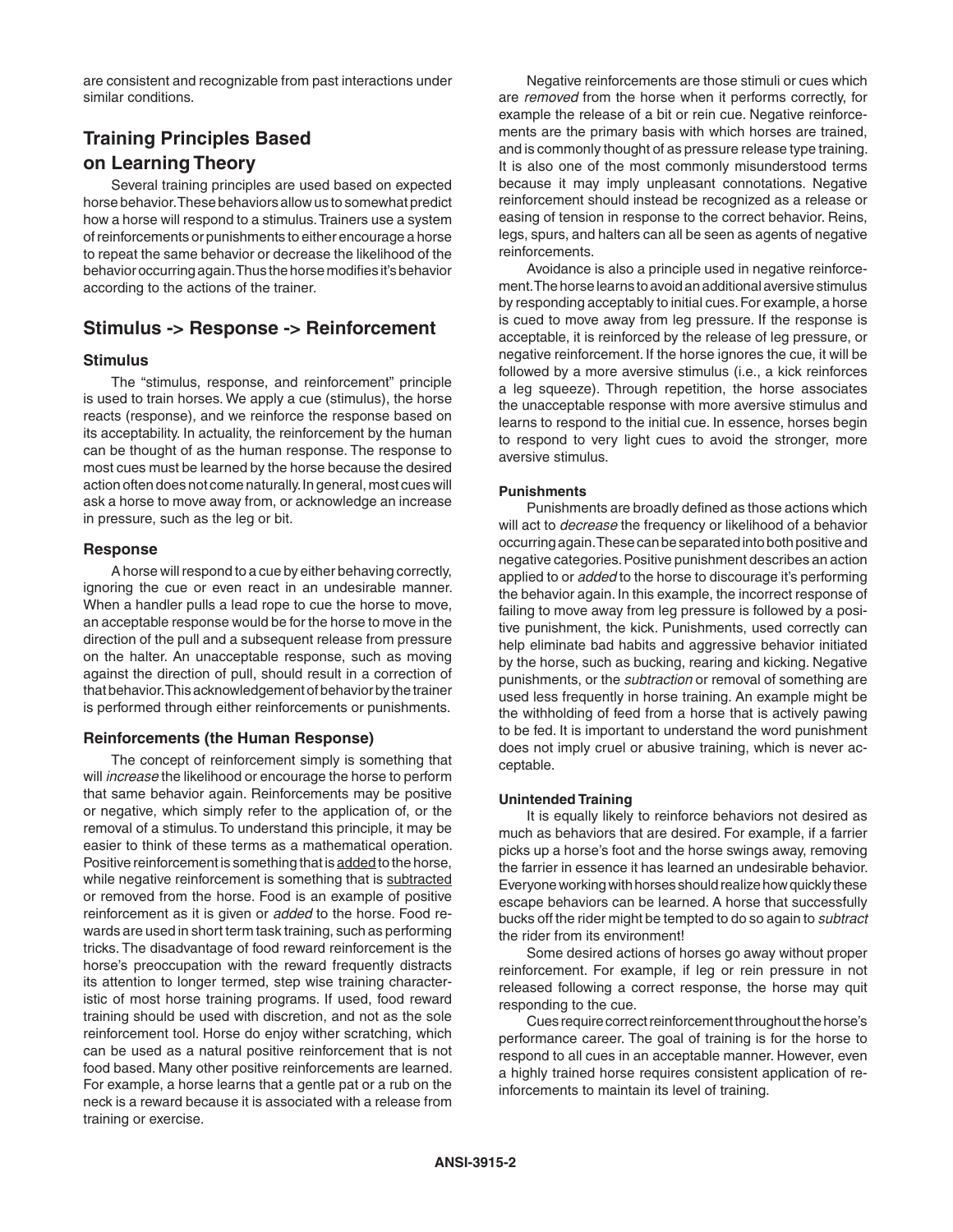# **Repetition and Consistency**

## **of Cues and Reinforcements**

Horses learn through repetition. Repetition increases a horse's ability to master a task. It also serves as a review before new or more intricate movements are performed. Too much repetition allows a horse to learn to avoid the physical or mental output of a maneuver. This can happen when a barrel horse runs a pattern too often, for example.

The ability to learn cues quickly and accurately depends on the consistency of reinforcements. Horses are very perceptive. They are able to recognize slight differences in cue application. This allows for more intricate stimuli and more advanced maneuvers.

## **Habituation**

Training programs desensitize horses to unfamiliar stimuli. For example, the introduction of a bit causes a horse to bite and chew on the mouthpiece. This response will usually go away when the horse learns to tolerate or become accustomed to the mouthpiece. Through the use of slow, step-wise training methods, most horses readily accept unfamiliar areas or objects such as trailers, indoor arenas, traffic or people. With experience and consistent training, horses learn to ignore many of these. However, loud noises or unfamiliar sights may frighten any horse, so handlers must be prepared at all times.

## **Contingency**

Horses respond quickly to stimuli. To be effective, reinforcement must occur immediately after the horse's response so the horse learns to associate the reinforcement with the preceding cue. Poor timing of signals and reinforcements based on an overestimation of horses' cognitive ability "He knows what I want and is just being stubborn," can result in unwarranted punishments with little relation to the original response.

## **Fatigue**

Some horses learn to ignore constant stimulus by building physical and mental barriers. Horses fatigue easily, so cues must be short in duration (i.e., a pull and release of the reins or a squeeze and release with the legs). When the stimulus is constant and prolonged, most horses will either ignore it, become dull, or may try to escape by fighting the pressure (i.e., running away while the rider is pulling back on the reins).

Fatigue also limits the length of single training sessions. Young horses, mentally and physically unconditioned to training, must be worked in short training sessions. The session length and number of cues can be increased as the horse matures and learns. Varying the type of work and intermittently allowing the horse to relax during a training session prevent fatigue.

## **Shaping Behavior**

## **with Step-wise Training Programs**

Advanced training requires mental and physical maturity. With advanced training programs, coordinated maneuvers are divided into a series of simple tasks. Movements are added as the horse masters each task. For example, when stopping, a horse must shift its weight to the hindquarters and flex at the poll. The horse must first learn to carry its body in a collected frame. It must respond to voice commands, body movement of the rider and mouth pressure from the bridle. Learning is enhanced when movements are first taught at slower speeds,

such as a trot rather than a lope or gallop. The slower speed allows the horse time to learn the correct response without the greater physical demand and coordination required at greater speeds. As neuromuscular coordination advances along with greater understanding of the required task, faster and more complex behaviors can be achieved.

# **Safety Principles Related**

## **to Training and Behavior**

- **1. Recognize the horse's natural defense mechanisms.**
- Frightened or aggressive horses may panic, escape or fight. They may have little regard for human safety. Learn to recognize the differences between fear, pain and aggressive behavior. A frightened horse will have little ability to focus on the desired learning task. Horses that initiate dangerous, aggressive behavior must be punished to eliminate the response.
- Understand horse behavior as it relates to herd social order, stallion sexual behavior and mare and foal relationships. Expect some horses to be more reactive or defensive than others.
- Watch for the visual signs of behavior and attitude. Recognize the signs of a frightened, confused or aggressive horse.
- Don't try to herd or lead a horse when standing directly behind or in front of it. These are blind areas in a horse's visual field. A horse may bolt forward or kick when frightened or startled.
- Approach a horse at its shoulder. This allows use your body to impede movement while positioning yourself in a safe location.
- Make a horse stand when turning it loose until safely positioned to avoid being run over or kicked. Position the horse so it is facing you and its head is facing a wall or fence before removing the halter. This will keep the horse from bolting and running.
- Don't allow yourself to be trapped between a frightened or mad horse and a stall wall or other barrier.
- Do not chase horses when trying to catch them. This action increases the horse's desire to escape.

#### **2. Recognize the reactivity of horses.**

- Be cautious in new environments. Recognize small changes in the environment that may frighten a horse.
- Move slowly and deliberately around horses. Avoid sudden movements that may confuse the horse or be perceived as a prelude to punishment. Punishment usually involves quick movements.
- Introduce clippers, blankets and saddles in a safe, familiar place. With experience, most horses learn to ignore the sound, sight, smell or movement associated with routine procedures.
- Always be prepared for an unexpected stimuli that may frighten the horse, especially in new environments.

#### **3. Understand the need for continual training.**

Stay alert to cues and reinforcements at all times. Be consistent with cues and acceptance of responses. Recognize that cues are applied to horses constantly while handling them.